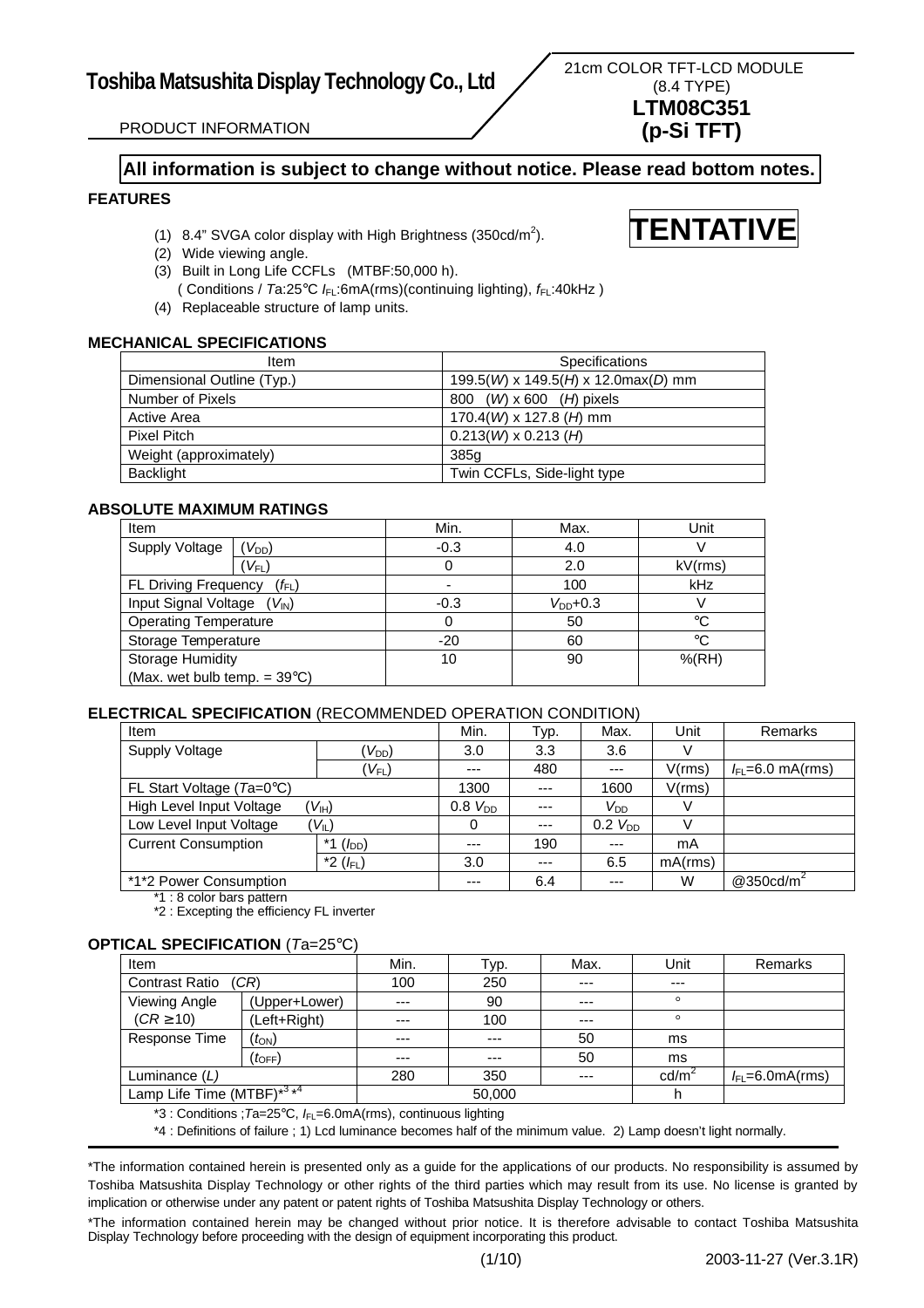

Standard tolerance :±0.5

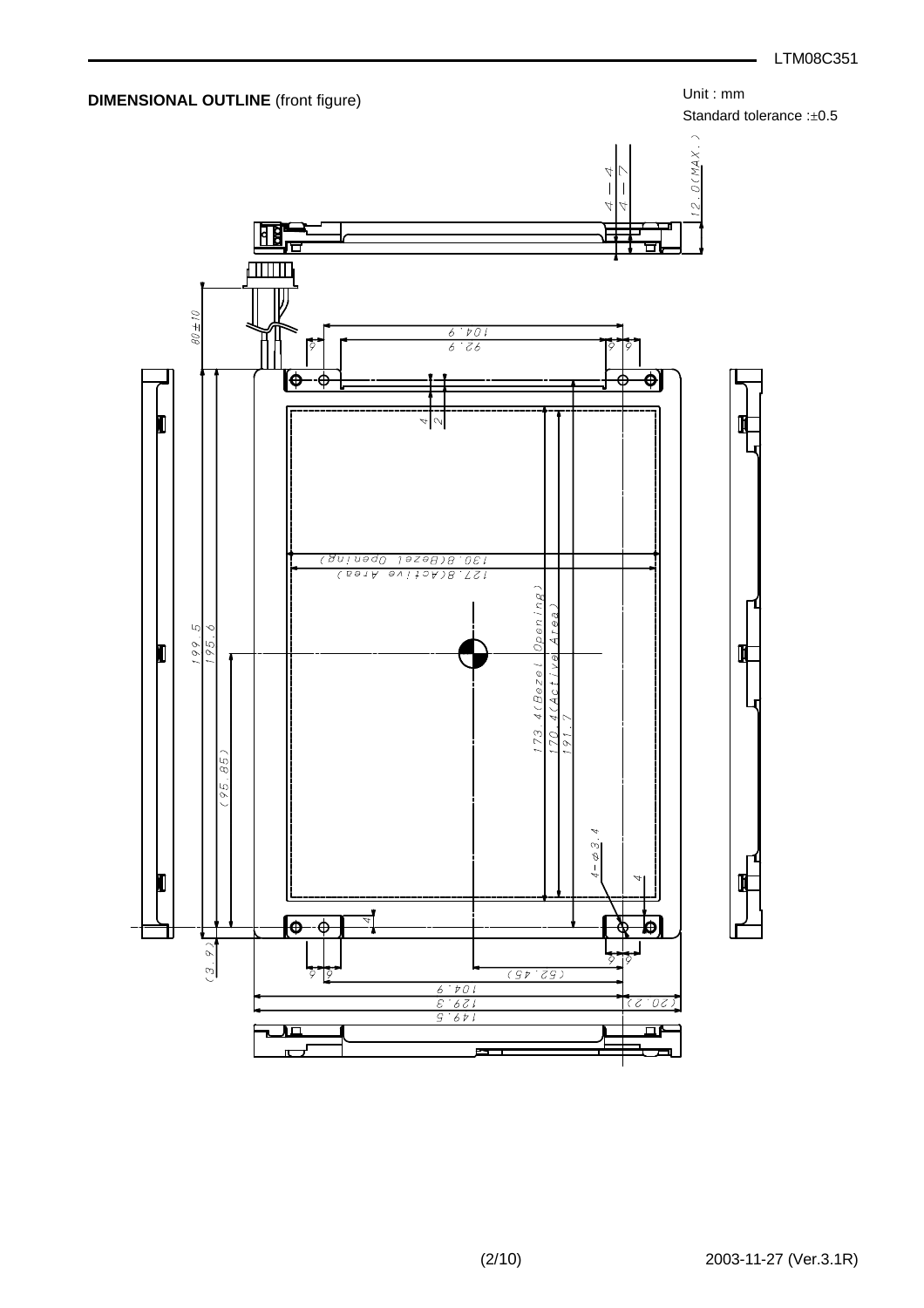LTM08C351

Unit : mm

Standard tolerance :±0.5



(back figure)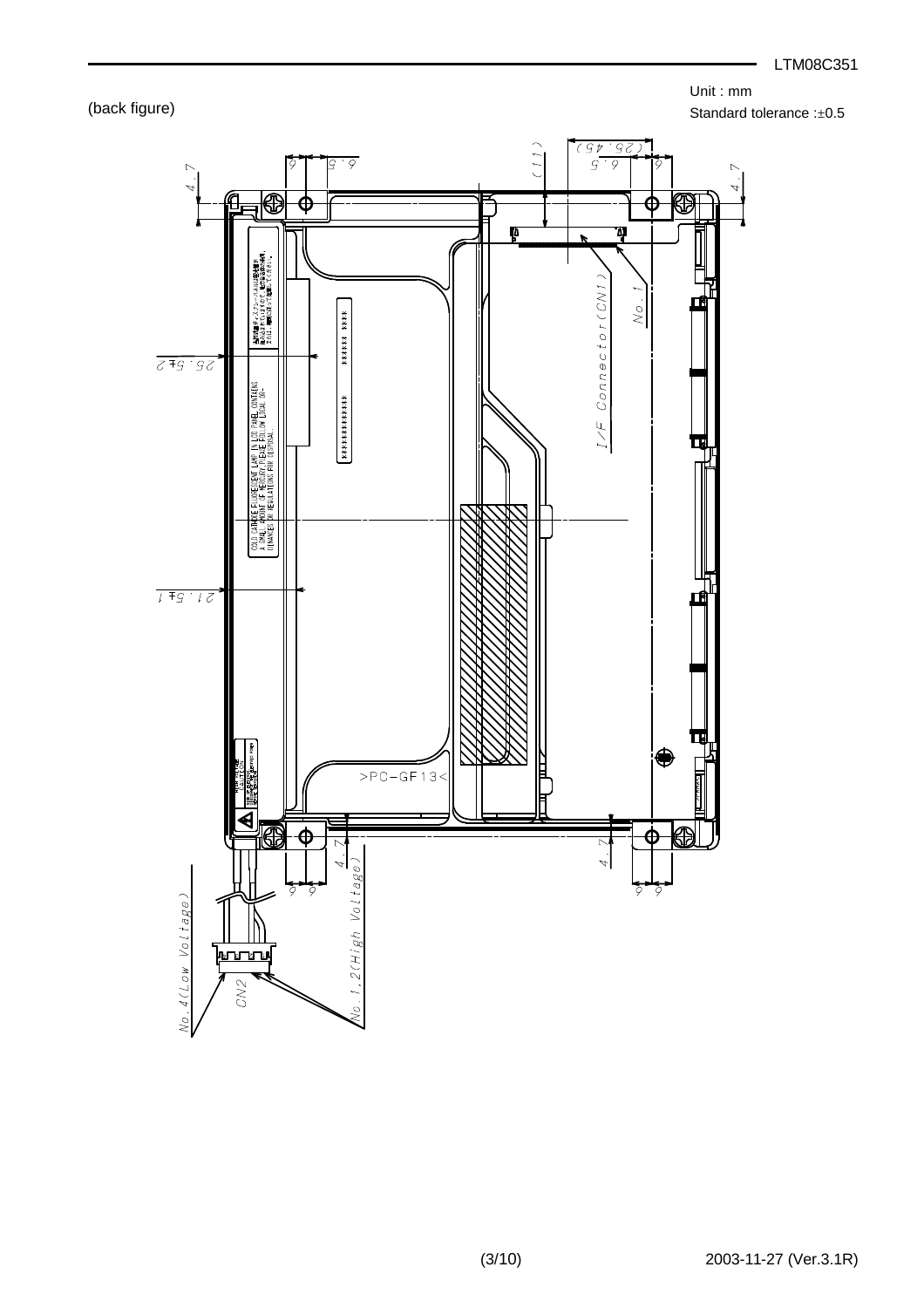# **BLOCK DIAGRAM**



Note1) Build up LCD drivers on the glass substrate

|       |      | 800 pixels     |              |         |            |
|-------|------|----------------|--------------|---------|------------|
| 1, 1  | 2, 1 | $X2_{n-1}$ , 1 | $X2_n$ , 1   | 800, 1  |            |
| 1, 2  |      |                |              |         |            |
|       |      |                |              |         |            |
|       |      |                |              |         |            |
|       |      |                |              |         |            |
|       |      |                |              |         |            |
|       |      |                |              |         |            |
| 1, Y  |      | $X_{2n-1}$ , Y | $X_{2n}$ , Y |         | 600 pixels |
|       |      |                |              |         |            |
|       |      |                |              |         |            |
|       |      |                |              |         |            |
|       |      |                |              |         |            |
|       |      |                |              |         |            |
| 1,600 |      |                |              | 800,600 |            |

# **SEQUENCE OF POWER SUPPLIES AND SIGNALS**

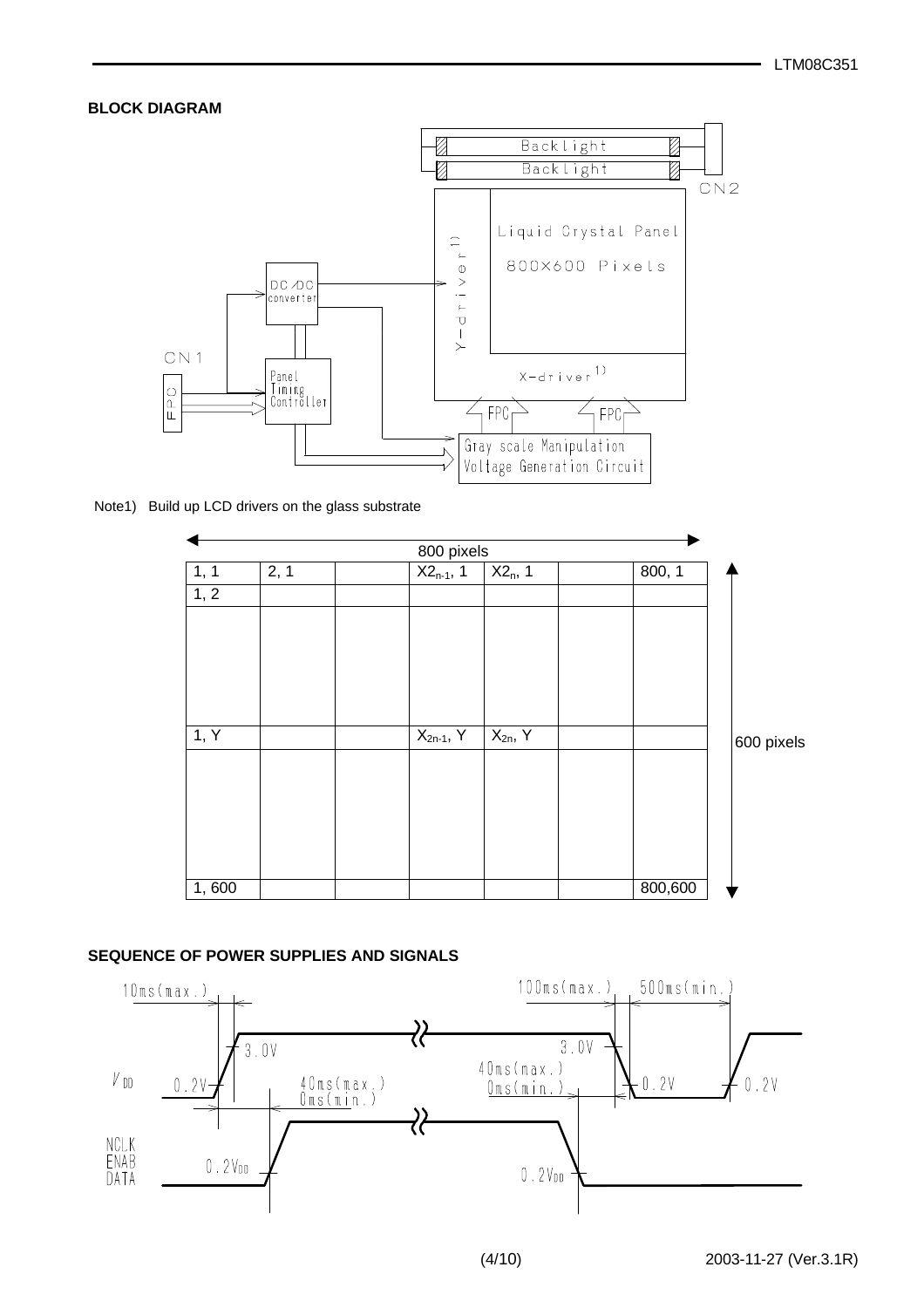

LTM08C351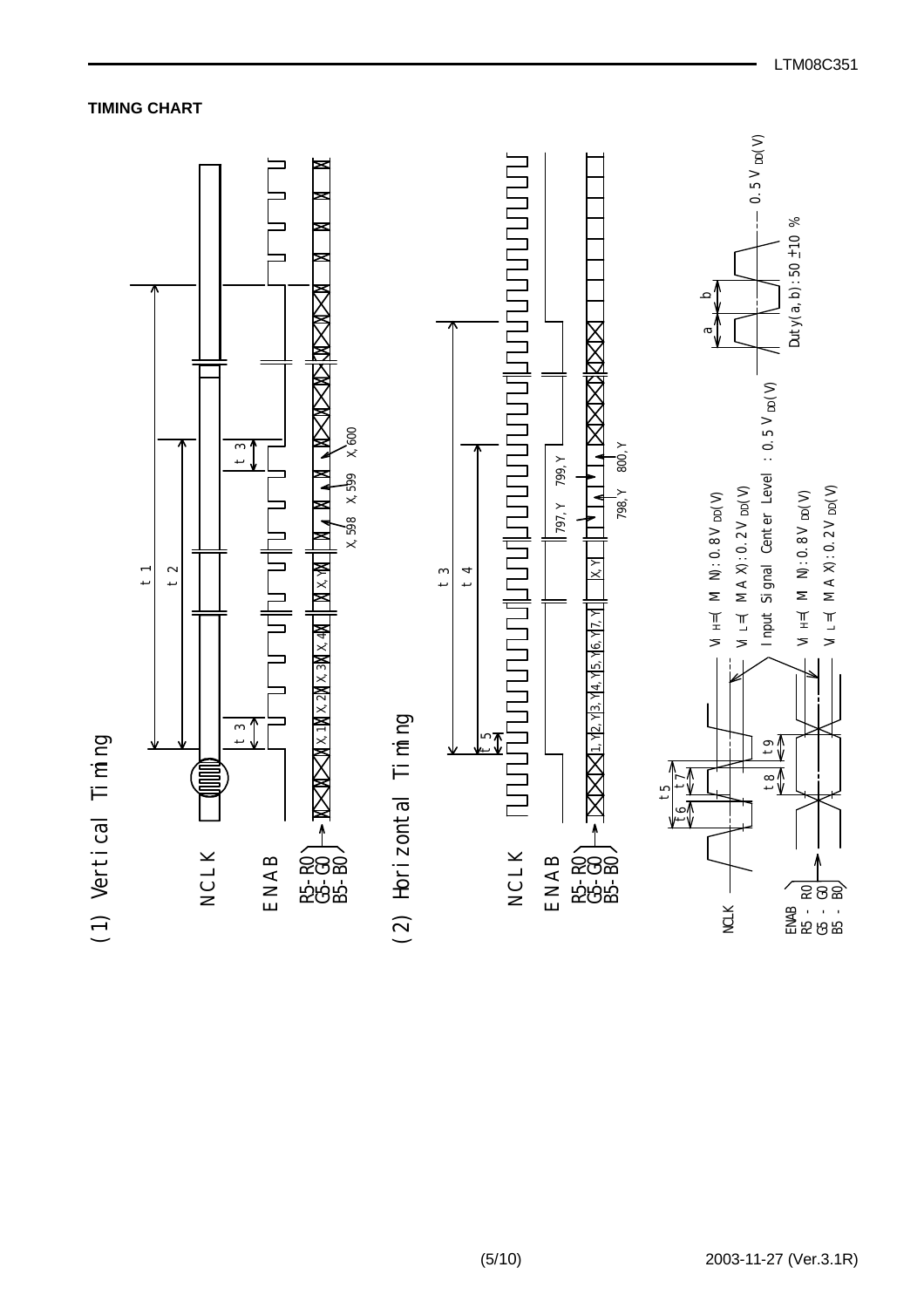# **TIMING SPECIFICATION** 1) 2) 3) 4)

| Item                | Symbol         | Min.                        | Typ.            | Max.            | Unit | Remarks |
|---------------------|----------------|-----------------------------|-----------------|-----------------|------|---------|
| Frame Period        | ť1             | 604 $\times$ t <sub>3</sub> | 628 x $t3$      | $677 \times 13$ |      | 1)      |
|                     |                |                             | 16.58           | 17.86           | ms   |         |
| Vertical            | t2             | 600 $\times$ t <sub>3</sub> | 600 x $t3$      | 600 x $t3$      |      | 1)      |
| Display Term        |                |                             |                 |                 |      |         |
| One Line            | ťЗ             | $944 \times 15$             | 1056 x $t5$     | 1064 x $t5$     |      | 1)      |
| Scanning            |                | 26.3                        | 26.4            |                 | μs   |         |
| Time                |                |                             |                 |                 |      |         |
| Horizontal          | t4             | $800 \times t5$             | $800 \times t5$ | $800 \times t5$ |      | 1)      |
| Display Term        |                |                             |                 |                 |      |         |
| <b>Clock Period</b> | ť5             | 24.7                        | 25.0            | 27.8            | ns   |         |
| Clock "L" Time      | t <sub>6</sub> | 9.0                         |                 | ---             | ns   |         |
| Clock "H" Time      | t7             | 9.0                         | ---             | ---             | ns   |         |
| Set Up Time         | t8             | 4.0                         | ---             | ---             | ns   |         |
| <b>Hold Time</b>    | ť9             | 5.0                         |                 |                 | ns   |         |

Note 1) Refer to TIMING CHART on page 12.

- Note 2) If ENAB is fixed to "H" or "L" level for certain period while NCLK is supplied, the panel displays black with some flicker.
- Note 3) Don't fix NCLK to "H" or "L" level while the VDD(+3.3V) is supplied.

 If NCLK is fixed to "H" or "L" level for certain period while ENAB is spplied, the panel may be damaged. When It holds on, DC voltage supplies to liquid crystal materials and It may cause damage to liquid crystal materials. Graphic controller 69000 (Chips & Technology), for example, causes above phenomenon.

- Note 4) Please adjust LCD operating signal timing and FL driving frequency, to optimize the display quality. There is a possibility that flicker is observed by the interference of LCD operating signal timing and FL driving condition (especially driving frequency), even if the condition satisfies above timing specifications and recommended operating conditions shown in 3.
- Note 5) Do not make *t*1, *t*2 and *t*3 fluctuate.

If *t*1, *t*2 and *t*3 are fluctuate, the panel displays black.

 Note 6) Keep constant the number of clock within one line scanning time and the number of scanning line within one flame period.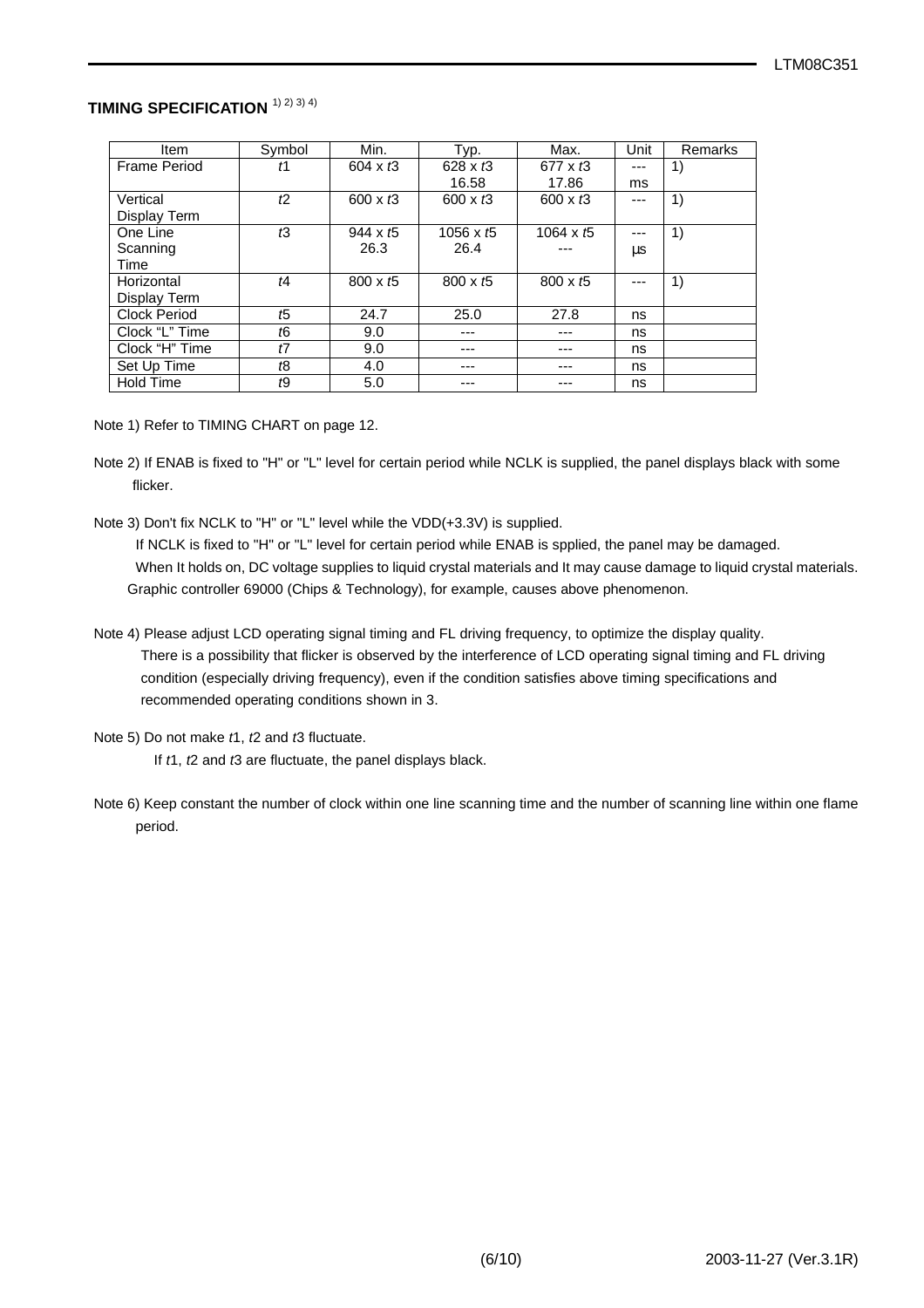# **CONNECTOR PIN ASSIGNMENT FOR INTERFACE**

### CN1 INPUT SIGNAL

Connector : DF19G-30P-1H/HIROSE ELECTRIC CO., LTD.

# Mating Connector : DF19G-30S-1C(housing),DF19-2830SCFA(contact pin)/HIROSE ELECTRIC CO., LTD.

| Symbol             | Function                                                                                                                                                                                                                                                           |
|--------------------|--------------------------------------------------------------------------------------------------------------------------------------------------------------------------------------------------------------------------------------------------------------------|
| <b>GND</b>         |                                                                                                                                                                                                                                                                    |
|                    | +3.3V POWER SUPPLY                                                                                                                                                                                                                                                 |
| $V_{DD}$           | +3.3V POWER SUPPLY                                                                                                                                                                                                                                                 |
| <b>GND</b>         |                                                                                                                                                                                                                                                                    |
| <b>ENAB</b>        | <b>COMPOUND SYNCHRONIZATION SIGNAL</b>                                                                                                                                                                                                                             |
|                    | <b>BLUE DISPLAY DATA (MSB)</b>                                                                                                                                                                                                                                     |
|                    | <b>BLUE DISPLAY DATA</b>                                                                                                                                                                                                                                           |
|                    | <b>BLUE DISPLAY DATA</b>                                                                                                                                                                                                                                           |
|                    | <b>BLUE DISPLAY DATA</b>                                                                                                                                                                                                                                           |
|                    | <b>BLUE DISPLAY DATA</b>                                                                                                                                                                                                                                           |
|                    | <b>BLUE DISPLAY DATA (LSB)</b>                                                                                                                                                                                                                                     |
| <b>GND</b>         |                                                                                                                                                                                                                                                                    |
|                    | <b>GREEN DISPLAY DATA (MSB)</b>                                                                                                                                                                                                                                    |
|                    | <b>GREEN DISPLAY DATA</b>                                                                                                                                                                                                                                          |
|                    | <b>GREEN DISPLAY DATA</b>                                                                                                                                                                                                                                          |
|                    | <b>GREEN DISPLAY DATA</b>                                                                                                                                                                                                                                          |
|                    | <b>GREEN DISPLAY DATA</b>                                                                                                                                                                                                                                          |
|                    | <b>GREEN DISPLAY DATA (LSB)</b>                                                                                                                                                                                                                                    |
| <b>GND</b>         |                                                                                                                                                                                                                                                                    |
|                    | RED DISPLAY DATA (MSB)                                                                                                                                                                                                                                             |
|                    | <b>RED DISPLAY DATA</b>                                                                                                                                                                                                                                            |
|                    | RED DISPLAY DATA                                                                                                                                                                                                                                                   |
|                    | <b>RED DISPLAY DATA</b>                                                                                                                                                                                                                                            |
|                    | <b>RED DISPLAY DATA</b>                                                                                                                                                                                                                                            |
|                    | <b>RED DISPLAY DATA (LSB)</b>                                                                                                                                                                                                                                      |
| <b>GND</b>         |                                                                                                                                                                                                                                                                    |
| $NC^{\frac{1}{1}}$ |                                                                                                                                                                                                                                                                    |
|                    |                                                                                                                                                                                                                                                                    |
| <b>NCLK</b>        | <b>SAMPLING CLOCK</b>                                                                                                                                                                                                                                              |
| <b>GND</b>         |                                                                                                                                                                                                                                                                    |
|                    | $V_{DD}$<br>$B5^{2}$<br>$B4^{2}$<br>$B3^{2}$<br>$B2^{27}$<br>$B1^{27}$<br>$B0^{27}$<br>$G5^{27}$<br>$G4^{27}$<br>$G3^{27}$<br>$G2^{27}$<br>G1 $^{2}$<br>$G_0^2$<br>$R5^{27}$<br>$R4^{27}$<br>$R3^{2}$<br>$R2^{27}$<br>$R1^{27}$<br>$R0^{27}$<br>$NC^{\frac{1}{1}}$ |

## CN2 CCFL POWER SOURCE

Connector : BHR-04VS-1/JAPAN SOLDERLESS TERMINAL MFG CO., LTD.

Mating Connector : SM04(4.0)B-BHS-1-TB/JAPAN SOLDERLESS TERMINAL MFG CO., LTD.

| Terminal No. | Svmbol | Function                         |
|--------------|--------|----------------------------------|
|              | VFI H  | CCFL POWER SUPPLY (HIGH VOLTAGE) |
|              | VFI H  | CCFL POWER SUPPLY (HIGH VOLTAGE) |
| っ            | NC.    |                                  |
|              | VEI I  | CCFL POWER SUPPLY (LOW VOLTAGE)  |

 Note 1) NC Terminal is open. (Don't use) Note 2) See next page.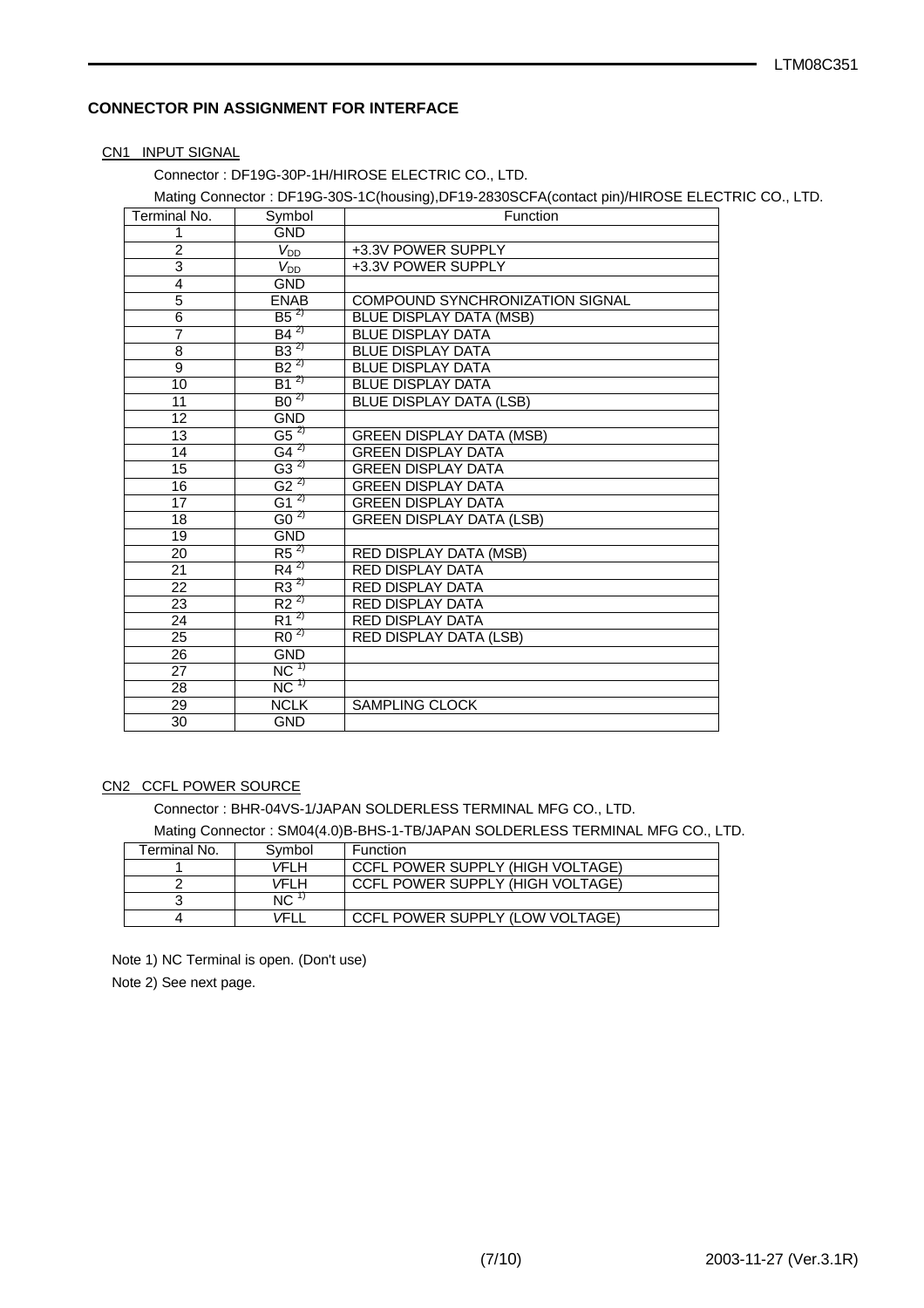# **256k (k=1024) COLORS COMBINATION TABLE**

|                  |                   |                                |                                |                                |                     |                     |                                                    |                               |                     |                                |                                |                               |                                        |                               |                               |                               |                  |                                |       | <b>Gray Scale</b>                |
|------------------|-------------------|--------------------------------|--------------------------------|--------------------------------|---------------------|---------------------|----------------------------------------------------|-------------------------------|---------------------|--------------------------------|--------------------------------|-------------------------------|----------------------------------------|-------------------------------|-------------------------------|-------------------------------|------------------|--------------------------------|-------|----------------------------------|
|                  | <b>Display</b>    | R5                             | R4                             | R3                             | R2 R1               | R <sub>0</sub>      | G5                                                 |                               | $G4$ $G3$           | G2G1                           |                                | G <sub>0</sub>                | B <sub>5</sub>                         | <b>B4</b>                     |                               | B3 B2 B1                      |                  | <b>BO</b>                      |       | Level                            |
|                  | <b>Black</b>      | L                              | L                              | L                              | L                   | L                   | $\mathbf{L}$<br>L                                  | $\mathbf{L}$                  | L                   | $\mathbf{L}$                   | L                              | $\mathbf L$                   | L                                      | L                             | $\mathbf{L}$                  | L                             | L                | L                              |       | $\overline{a}$                   |
|                  | <b>Blue</b>       | L                              | L                              | $\mathbf{L}$                   | L                   | $\mathbf{L}$        | L<br>$\mathbf{L}$                                  | $\mathbf{L}$                  | $\mathbf{L}$        | $\mathbf{L}$                   | $\mathbf{L}$                   | $\mathbf{L}$                  | $\overline{H}$                         | $\mathbf H$                   | $\overline{H}$                | $\mathbf H$                   | $\mathbf H$      | $\, {\rm H}$                   |       | $\overline{\phantom{a}}$         |
|                  | Green             | L                              | L                              | L                              | L                   | L                   | L<br>$\mathbf H$                                   | $\mathbf H$                   | $\mathbf H$         | $\mathbf H$                    | $\mathbf H$                    | $\, {\rm H}$                  | L                                      | L                             | L                             | $\mathbf L$                   | L                | L                              |       | $\overline{a}$                   |
| Basic            | <b>Light Blue</b> | $\mathbf{L}$                   | L                              | L                              | L                   | L                   | L<br>$\mathbf H$                                   | $\mathbf H$                   | H                   | $\mathbf H$                    | H                              | $\, {\bf H}$                  | $\overline{H}$                         | $\overline{H}$                | $\overline{H}$                | $\overline{H}$                | $\mathbf H$      | $\overline{H}$                 |       | $\overline{a}$                   |
| Color            | Red               | $\mathbf H$                    | $\overline{H}$                 | $\mathbf H$                    | $\overline{H}$      | $\, {\bf H}$        | $\overline{H}$<br>$\overline{L}$                   | $\overline{L}$                | L                   | $\overline{L}$                 | $\overline{L}$                 | $\overline{L}$                | $\overline{\mathbf{L}}$                | $\overline{L}$                | $\overline{L}$                | $\mathbf{L}$                  | $\overline{L}$   | $\mathbf L$                    |       | $\overline{\phantom{a}}$         |
|                  | Purple            | $\mathbf H$                    | $\mathbf H$                    | $\mathbf H$                    | $\mathbf H$         | $\mathbf H$         | $\mathbf H$<br>$\mathbf{L}$                        | $\overline{L}$                | $\overline{L}$      | $\mathbf L$                    | $\mathbf L$                    | $\mathbf{L}$                  | $\mathbf H$                            | $\mathbf H$                   | $\mathbf H$                   | $\mathbf H$                   | $\mathbf H$      | $\, {\rm H}$                   |       | $\overline{\phantom{a}}$         |
|                  | Yellow            | $\, {\bf H}$                   | $\overline{H}$                 | $\overline{H}$                 | $\mathbf H$         | $\, {\bf H}$        | $\overline{H}$<br>$\overline{H}$                   | $\overline{H}$                | $\mathbf H$         | $\overline{H}$                 | $\overline{H}$                 | $\overline{H}$                | $\overline{L}$                         | $\overline{L}$                | $\overline{L}$                | $\overline{L}$                | $\mathbf{L}$     | $\overline{L}$                 |       | $\sim$                           |
|                  | White             | $\, {\bf H}$                   | $\mathbf H$                    | $\mathbf H$                    | $\mathbf H$         | $\, {\bf H}$        | $\, {\bf H}$<br>$\mathbf H$                        | $\mathbf H$                   | $\mathbf H$         | $\mathbf H$                    | $\mathbf H$                    | $\, {\bf H}$                  | $\mathbf H$                            | $\mathbf H$                   | $\mathbf H$                   | $\mathbf H$                   | $\mathbf H$      | $\, {\bf H}$                   |       | $\blacksquare$                   |
|                  | <b>Black</b>      | $\mathbf{L}$                   | L                              | $\mathbf{L}$                   | L                   | $\mathbf L$         | L<br>$\mathbf{L}$                                  | $\overline{L}$                | L                   | $\overline{L}$                 | $\mathbf{L}$                   | $\mathbf{L}$                  | $\overline{L}$                         | $\mathbf L$                   | $\overline{L}$                | $\mathbf{L}$                  | L                | L                              |       | $\mathbf{L}$<br>$\bf{0}$         |
|                  |                   | L                              | L                              | L                              | L                   | L                   | H<br>L                                             | L                             | L                   | L                              | L                              | L                             | L                                      | L                             | L                             | L                             | L                | L                              |       | L<br>1                           |
| Gray<br>Scale of | Dark              | $\overline{L}$                 | $\overline{L}$                 | $\overline{L}$                 | $\overline{L}$      | $\overline{H}$      | $\overline{L}$<br>$\overline{L}$                   | $\overline{L}$                | $\overline{L}$      | $\overline{L}$                 | $\overline{L}$                 | $\overline{L}$                | $\overline{L}$                         | $\overline{L}$                | $\overline{\text{L}}$         | $\overline{L}$                | L                | $\overline{L}$                 |       | L <sub>2</sub>                   |
| Red              | ↑                 |                                |                                | $\ddot{\cdot}$                 |                     |                     |                                                    |                               |                     |                                |                                |                               |                                        |                               |                               |                               |                  |                                |       | L3                               |
|                  | ↓                 |                                |                                | $\ddot{\cdot}$                 |                     |                     |                                                    |                               |                     |                                |                                |                               |                                        |                               |                               |                               |                  |                                |       | L60                              |
|                  | Light             | H                              | H                              | $\mathbf H$                    | $\mathbf H$         | L                   | $\, {\rm H}$<br>$\mathbf L$                        | L                             | L                   | L                              | L                              | L                             | L                                      | $\mathbf L$                   | $\mathbf L$                   | L                             | L                | L                              |       | L61                              |
|                  |                   | $\mathbf H$                    | $\mathbf H$                    | $\, {\bf H}$                   | $\mathbf H$         | $\mathbf H$         | $\mathbf{L}$<br>L                                  | $\mathbf{L}$                  | L                   | L                              | $\mathbf L$                    | L                             | L                                      | $\mathbf{L}$                  | $\mathbf L$                   | $\mathbf{L}$                  | L                | L                              |       | L62                              |
|                  | Red               | $\mathbf H$                    | $\mathbf H$                    | $\mathbf H$                    | $\mathbf H$         | $\mathbf H$         | $\, {\bf H}$<br>$\mathbf{L}$                       | $\mathbf{L}$                  | $\mathbf L$         | $\mathbf L$                    | $\mathbf{L}$                   | $\mathbf{L}$                  | $\mathbf{L}$                           | $\mathbf L$                   | $\mathbf{L}$                  | $\mathbf{L}$                  | $\mathbf{L}$     | $\mathbf L$                    | Red   | L63                              |
|                  | <b>Black</b>      | L                              | L                              | $\overline{L}$                 | L                   | L                   | $\overline{L}$<br>$\overline{L}$                   | $\overline{L}$                | $\overline{L}$      | $\overline{L}$                 | $\overline{L}$                 | $\overline{L}$                | $\overline{L}$                         | $\overline{L}$                | $\overline{L}$                | $\overline{L}$                | L                | $\overline{L}$                 |       | $L_0$                            |
|                  |                   | $\mathbf{L}$                   | $\overline{L}$                 | L                              | L                   | L                   | L<br>$\overline{L}$                                | $\overline{L}$                | $\overline{L}$      | $\overline{L}$                 | $\mathbf{L}$                   | $\mathbf H$                   | $\overline{L}$                         | $\mathbf{L}$                  | $\overline{L}$                | $\mathbf{L}$                  | $\overline{L}$   | $\mathbf L$                    |       | $L_1$                            |
| Gray             | Dark              | L                              | L                              | $\mathbf{L}$                   | L                   | L                   | L<br>L                                             | L                             | L                   | $\mathbf{L}$                   | $\mathbf H$                    | L                             | L                                      | L                             | L                             | L                             | L                | L                              |       | L<br>$\boldsymbol{2}$            |
|                  |                   |                                |                                |                                |                     |                     |                                                    |                               |                     |                                |                                |                               |                                        |                               |                               |                               |                  |                                |       |                                  |
| Scale of         | ↑                 |                                |                                | $\ddot{\cdot}$                 |                     |                     |                                                    |                               |                     |                                |                                |                               |                                        |                               |                               |                               |                  |                                |       | L3                               |
| Green            | $\downarrow$      |                                |                                | $\ddot{\cdot}$                 |                     |                     |                                                    |                               |                     |                                |                                |                               |                                        |                               |                               |                               |                  |                                |       | L60                              |
|                  | Light             | L                              | L                              | $\mathbf{L}$                   | L                   | L                   | $\mathbf{L}$<br>$\mathbf H$                        |                               | $\mathbf H$         |                                | $\mathbf{L}$                   |                               | $\mathbf L$                            | L                             | $\mathbf{L}$                  | $\mathbf{L}$                  | $\mathbf{L}$     | $\mathbf{L}$                   |       |                                  |
|                  |                   | L                              | $\mathbf{L}$                   | $\mathbf{L}$                   | $\mathbf{L}$        | $\mathbf{L}$        | $\mathbf{L}$<br>$\mathbf H$                        | $\mathbf H$<br>$\mathbf H$    | $\mathbf H$         | $\mathbf H$<br>$\mathbf H$     | $\mathbf H$                    | $\mathbf H$<br>$\mathbf{L}$   | $\mathbf{L}$                           | $\mathbf{L}$                  | $\mathbf{L}$                  | $\mathbf{L}$                  | $\mathbf{L}$     | L                              |       | L61<br>L62                       |
|                  | Green             | $\mathbf{L}$                   | L                              | $\mathbf{L}$                   | L                   | L                   | L<br>$\mathbf H$                                   | $\mathbf H$                   | $\mathbf H$         | $\mathbf H$                    | H                              | $\, {\bf H}$                  | $\overline{L}$                         | $\mathbf{L}$                  | $\mathbf{L}$                  | $\mathbf{L}$                  | L                | $\mathbf L$                    | Green | L63                              |
|                  | <b>Black</b>      | $\mathbf{L}$                   | L                              | L                              | L                   | L                   | L<br>$\mathbf{L}$                                  | $\mathbf{L}$                  | L                   | L                              | L                              | L                             | L                                      | L                             | $\mathbf L$                   | $\mathbf L$                   | L                | L                              |       | $L_0$                            |
|                  |                   | L                              | L                              | L                              | L                   | L                   | $\mathbf{L}$<br>L                                  | $\mathbf{L}$                  | L                   | L                              | L                              | $\overline{L}$                | L                                      | $\mathbf{L}$                  | $\mathbf{L}$                  | L                             | L                | $\mathbf H$                    |       | $\mathbf{L}$<br>1                |
| Gray             | Dark              | $\overline{L}$                 | L                              | $\overline{L}$                 | L                   | L                   | $\overline{L}$<br>$\overline{L}$                   | $\overline{L}$                | $\overline{L}$      | $\overline{L}$                 | $\overline{L}$                 | $\overline{L}$                | L                                      | $\overline{L}$                | $\overline{L}$                | $\overline{L}$                | $\overline{H}$   | $\mathbf L$                    |       | L <sub>2</sub>                   |
| Scale of         | ↑                 |                                |                                | $\ddot{\cdot}$                 |                     |                     |                                                    |                               |                     |                                |                                |                               |                                        |                               |                               |                               |                  |                                |       | L3                               |
| <b>Blue</b>      | $\downarrow$      |                                |                                |                                |                     |                     |                                                    |                               |                     |                                |                                |                               |                                        |                               |                               |                               |                  |                                |       | L60                              |
|                  | Light             |                                |                                |                                |                     |                     |                                                    |                               |                     |                                |                                |                               |                                        |                               |                               |                               |                  |                                |       |                                  |
|                  |                   | L<br>$\overline{L}$            | L<br>$\overline{L}$            | L<br>$\overline{L}$            | L<br>$\overline{L}$ | L<br>$\overline{L}$ | L<br>$\mathbf{L}$<br>$\overline{L}$<br>L           | L<br>$\overline{L}$           | L<br>$\overline{L}$ | L<br>$\overline{\mathbf{L}}$   | L<br>$\overline{L}$            | L                             | H                                      | $\mathbf H$                   | $\mathbf H$                   | H                             | $\mathbf{L}$     | $\, {\rm H}$<br>$\overline{L}$ |       | L61                              |
|                  | <b>Blue</b>       |                                |                                |                                |                     |                     |                                                    |                               |                     |                                |                                | $\overline{L}$                | $\overline{H}$                         | $\overline{H}$                | $\overline{H}$                | $\overline{H}$                | $\overline{H}$   |                                | Bl ue | L62                              |
|                  | <b>Black</b>      | $\mathbf{L}$<br>$\overline{L}$ | $\mathbf{L}$<br>$\overline{L}$ | $\mathbf{L}$<br>$\overline{L}$ | L<br>L              | L<br>L              | $\mathbf L$<br>$\mathbf{L}$<br>L<br>$\overline{L}$ | $\mathbf L$<br>$\overline{L}$ | $\mathbf L$<br>L    | $\mathbf{L}$<br>$\overline{L}$ | $\mathbf{L}$<br>$\overline{L}$ | $\mathbf L$<br>$\overline{L}$ | $\mathbf H$<br>$\overline{\mathbf{L}}$ | $\mathbf H$<br>$\overline{L}$ | $\mathbf H$<br>$\overline{L}$ | $\mathbf H$<br>$\overline{L}$ | $\mathbf H$<br>L | $\, {\bf H}$<br>L              |       | L63<br>$L_0$                     |
| Gray             |                   | L                              | L                              | L                              | L                   | L                   | $\, {\bf H}$<br>L                                  | L                             | L                   | L                              | $\mathbf L$                    | $\, {\bf H}$                  | L                                      | $\mathbf L$                   | $\mathbf L$                   | L                             | L                | $\, {\bf H}$                   |       | L<br>$\mathbf{1}$                |
| Scale of         | Dark              | $\overline{L}$                 | L                              | $\overline{L}$                 | L                   | $\overline{H}$      | $\overline{L}$<br>$\overline{L}$                   | $\overline{L}$                | $\overline{L}$      | $\overline{L}$                 | $\overline{H}$                 | L                             | $\overline{L}$                         | $\overline{L}$                | $\overline{L}$                | $\overline{L}$                | $\mathbf H$      | $\overline{L}$                 |       | $\overline{L}$<br>$\overline{2}$ |
| White &          | ↑                 |                                |                                |                                |                     |                     |                                                    |                               |                     |                                |                                |                               |                                        |                               |                               |                               |                  |                                |       | L3                               |
| <b>Black</b>     | $\downarrow$      |                                |                                |                                |                     |                     |                                                    |                               |                     |                                |                                |                               |                                        |                               |                               |                               |                  |                                |       | L60                              |
|                  | Light             | H                              | $\mathbf H$                    | $\mathbf H$                    | H                   | L                   | $\boldsymbol{\mathrm{H}}$<br>$\mathbf H$           | $\mathbf H$                   | $\mathbf H$         | $\mathbf H$                    | L                              | $\mathbf H$                   | $\mathbf H$                            | $\mathbf H$                   | $\mathbf H$                   | $\, {\rm H}$                  | $\mathbf L$      | $\, {\bf H}$                   |       | L61                              |
|                  |                   | $\mathbf H$                    | $\mathbf H$                    | H                              | $\mathbf H$         | $\mathbf H$         | L<br>$\mathbf H$                                   | $\mathbf H$                   | $\mathbf H$         | $\mathbf H$                    | $\mathbf H$                    | L                             | $\mathbf H$                            | $\mathbf H$                   | $\mathbf H$                   | $\mathbf H$                   | $\mathbf H$      | L                              |       | L62                              |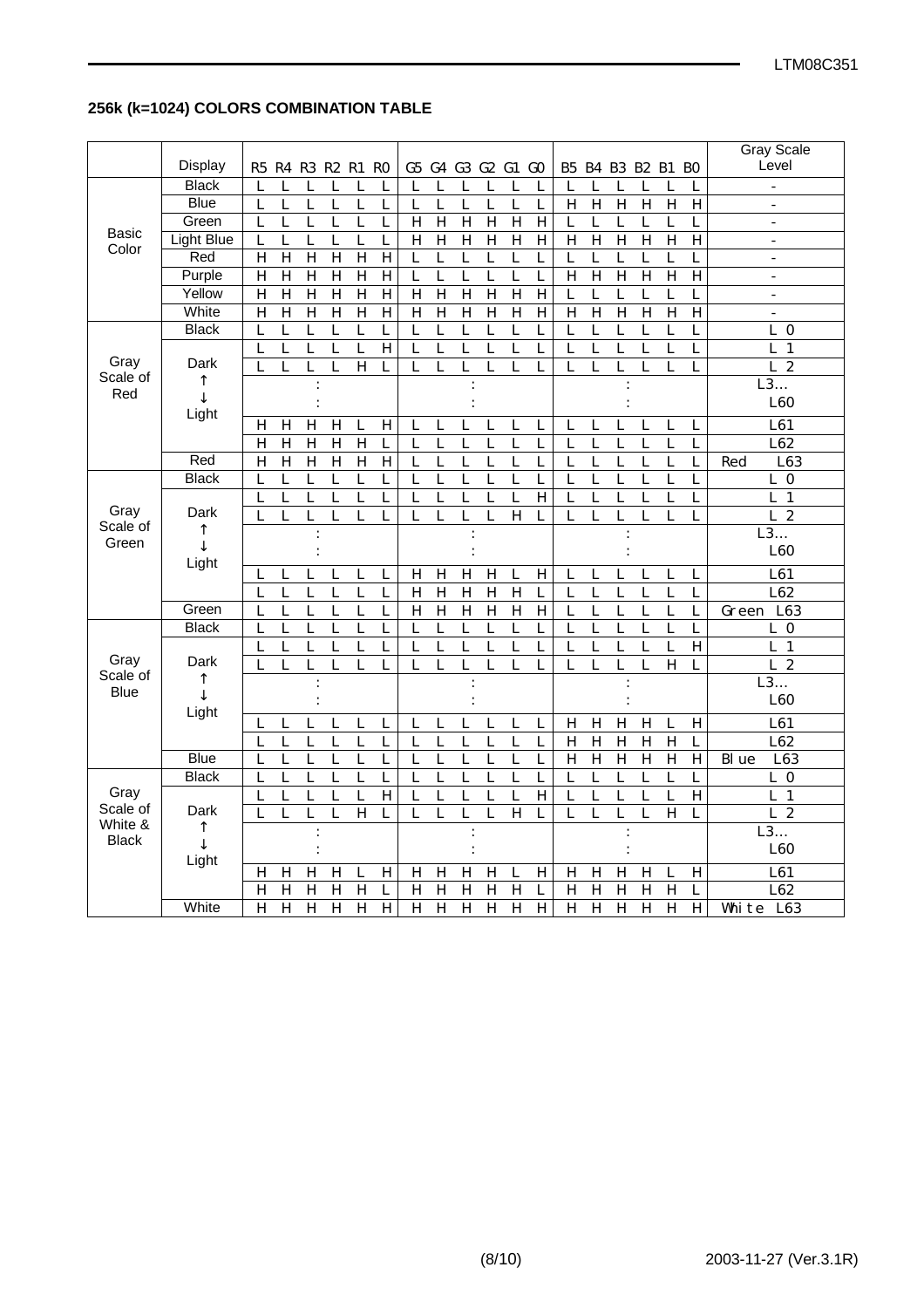## **RELIABILITY TEST**

#### TEST CONDITIONS

- 1) The module should be driven and inspected under normal test conditions.
- 2) The module should not have condensation of water (moisture) on the module.
- 3) The module should be inspected after two or more hours storage in normal conditions (15 35°C,45 65%(RH)).
- 4) A module shall be used only for one test.

#### **SPECIFICATIONS**

The module shall have no failure in the following reliability test items.

| <b>Test Item</b>                        | <b>Test Conditions</b>                     | Result       |
|-----------------------------------------|--------------------------------------------|--------------|
| 1)<br><b>High Temperature Operation</b> | $50^{\circ}$ C<br>192 h                    | OK.<br>3p/3p |
| 2)<br>High Temperature Storage          | $60^{\circ}$ C<br>192 h                    | OK.<br>3p/3p |
| High Temperature                        | $50^{\circ}$ C<br>80% 192 h                | OK.<br>3p/3p |
| 1)<br>High Humidity operation           |                                            |              |
| 1)<br>Low Temperature Operation         | 192 h<br>$0^{\circ}$ C                     | OK<br>3p/3p  |
| 2)<br>Low Temperature Storage           | -20°C<br>192 h                             | 3p/3p<br>OK. |
| 2)<br><b>Temperature Shock</b>          | -20°C<br>$\Leftrightarrow$ 60°C            | OK.<br>3p/3p |
|                                         | 0.5h<br>0.5h                               |              |
|                                         | 50 cycles                                  |              |
| 2)<br><b>Mechanical Vibration</b>       | 10 - 200 - 10Hz sweep/cycle,               | OK<br>3p/3p  |
|                                         | 1.5 $\times$ 9.8m/s <sup>2</sup> constant, |              |
|                                         | X.Y.Z each directions, 0.5h each           |              |
| 2)<br><b>Mechanical Shock</b>           | $50 \times 9.8$ m/s <sup>2</sup> , 20ms,   | OK<br>3p/3p  |
|                                         | $\pm X$ , $\pm Y$ , $\pm Z$ direction,     |              |
|                                         | one time each                              |              |

Note 1) Operating

Note 2) Non-Operating

Definitions of failure for judgment shall be as follows:

- 1) Function of the module should be maintained.
- 2) Current consumption should be smaller than the specified value.
- 3) Appearance and display quality should not have distinguished degradation.
- 4) Luminance should be larger than 50% of the minimum value specified in OPTICAL SPECIFICATION.